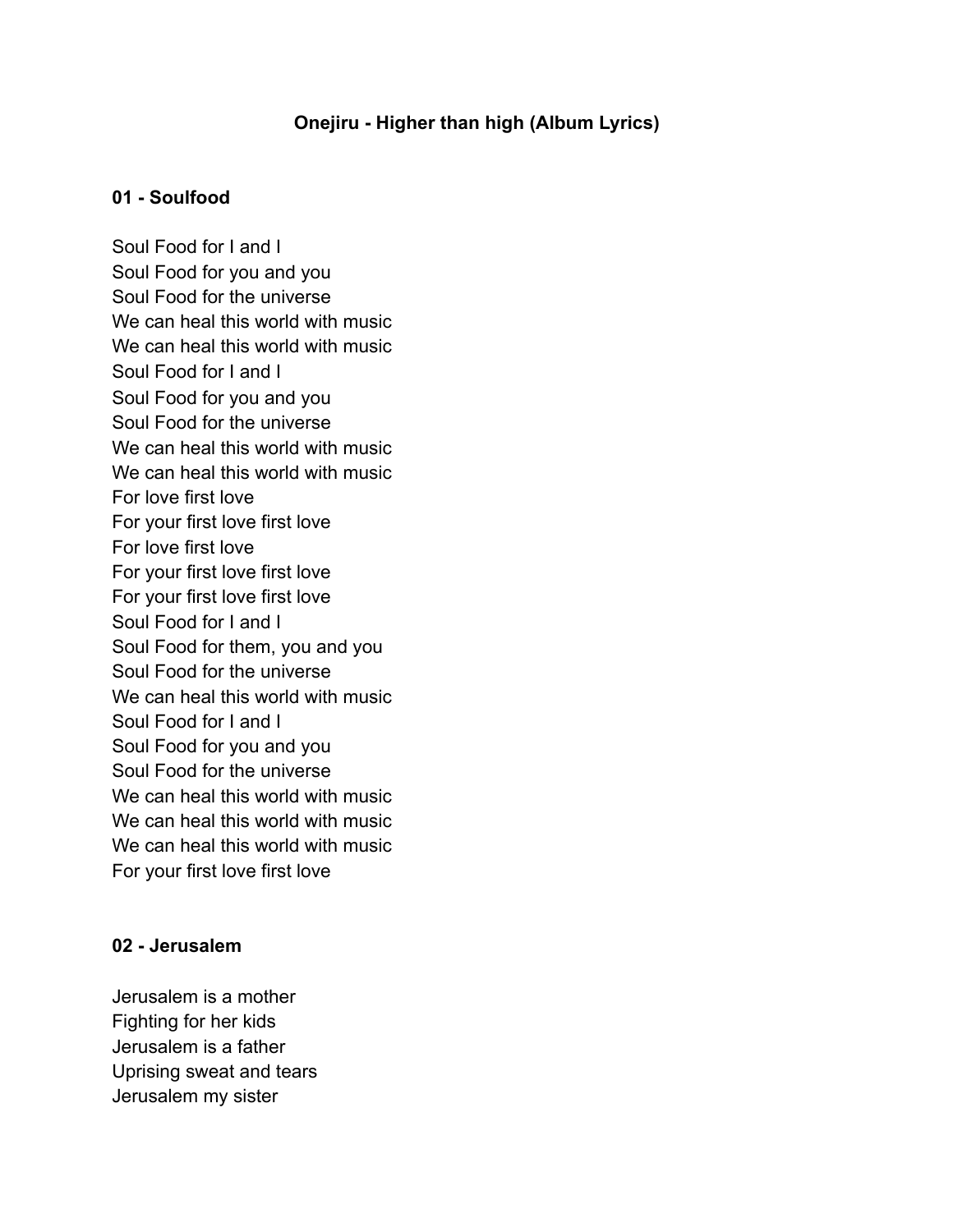waiting for a new dawn Jerusalem my brother Love one another

I love you indeed I love you indeed

Can you see The devastating power of gun Tell me Who loves to suffer? We all Can break down those mental chains We are one Oh people, we are one

I love you indeed I love you indeed

Aiye Aiye Aiye Aiye mama

Jerusalem is a mother Fighting for her kids Jerusalem is a father Uprising sweat and tears Jerusalem my sister waiting for a new dawn Jerusalem my brother Love one another

I love you indeed I love you indeed

**03 - Stop foolin'**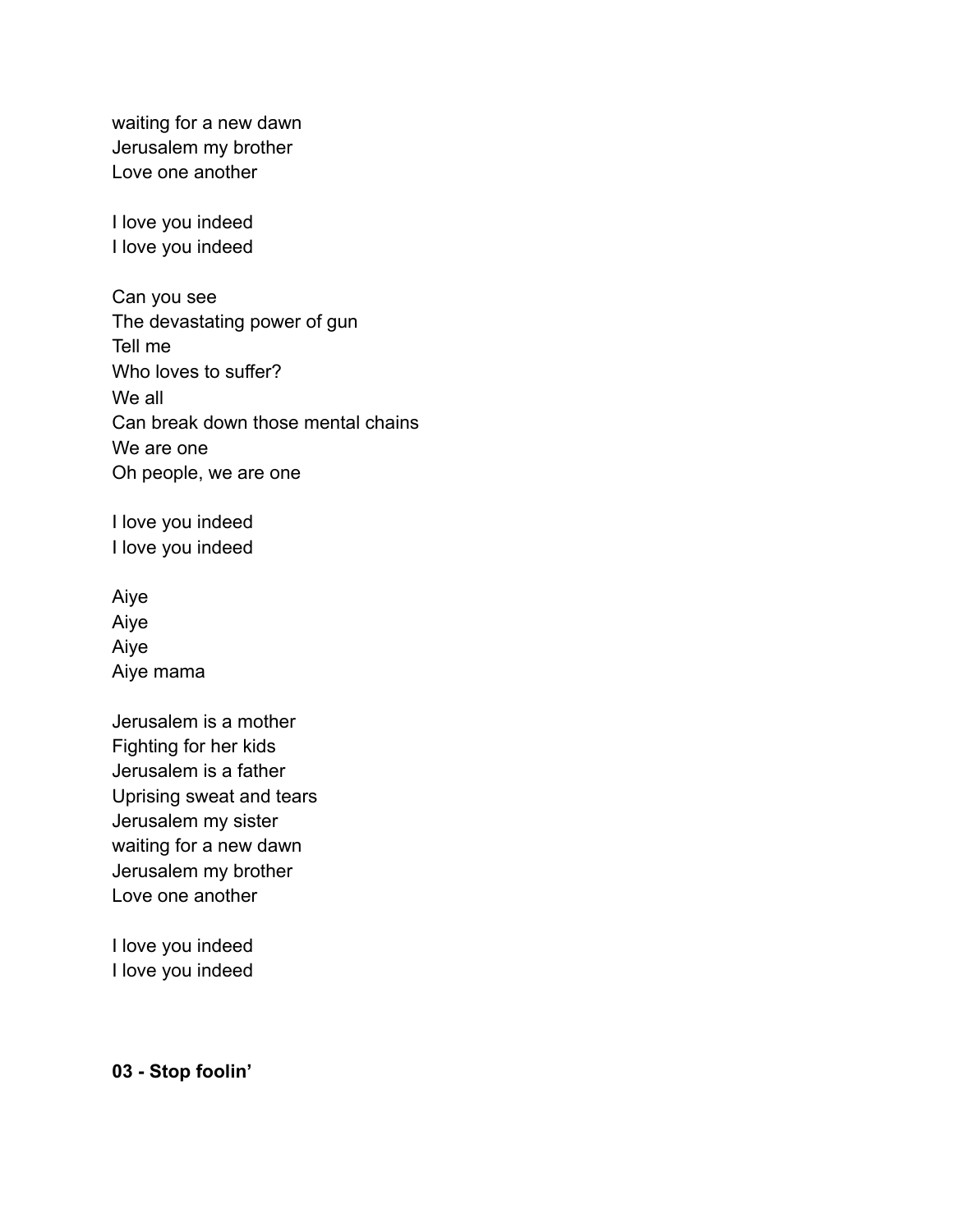I say, I say, I say I say the revolution will be televised (mhhh) Think about your life Oh you would also love to be free Would you witness injustice and don't act We have so many ways To raise our voices Speak out, spit it out

Stop foolin' me around Stop foolin' me around Stop foolin' me around Stop bothering me Stop foolin' me around Watch out! (Yeah)

What you do in Sudan What you do in Japan (aha) What you did is no way That what you did in Norway (aha) What you did is no way That what you did in Norway (aha)

Stop foolin' me around Stop foolin' me around Stop foolin' me around Stop foolin' me around Stop foolin' me around Stop foolin' me around. Listen Watch out! Watch out!

# **04 - Higher than high**

On the dance floor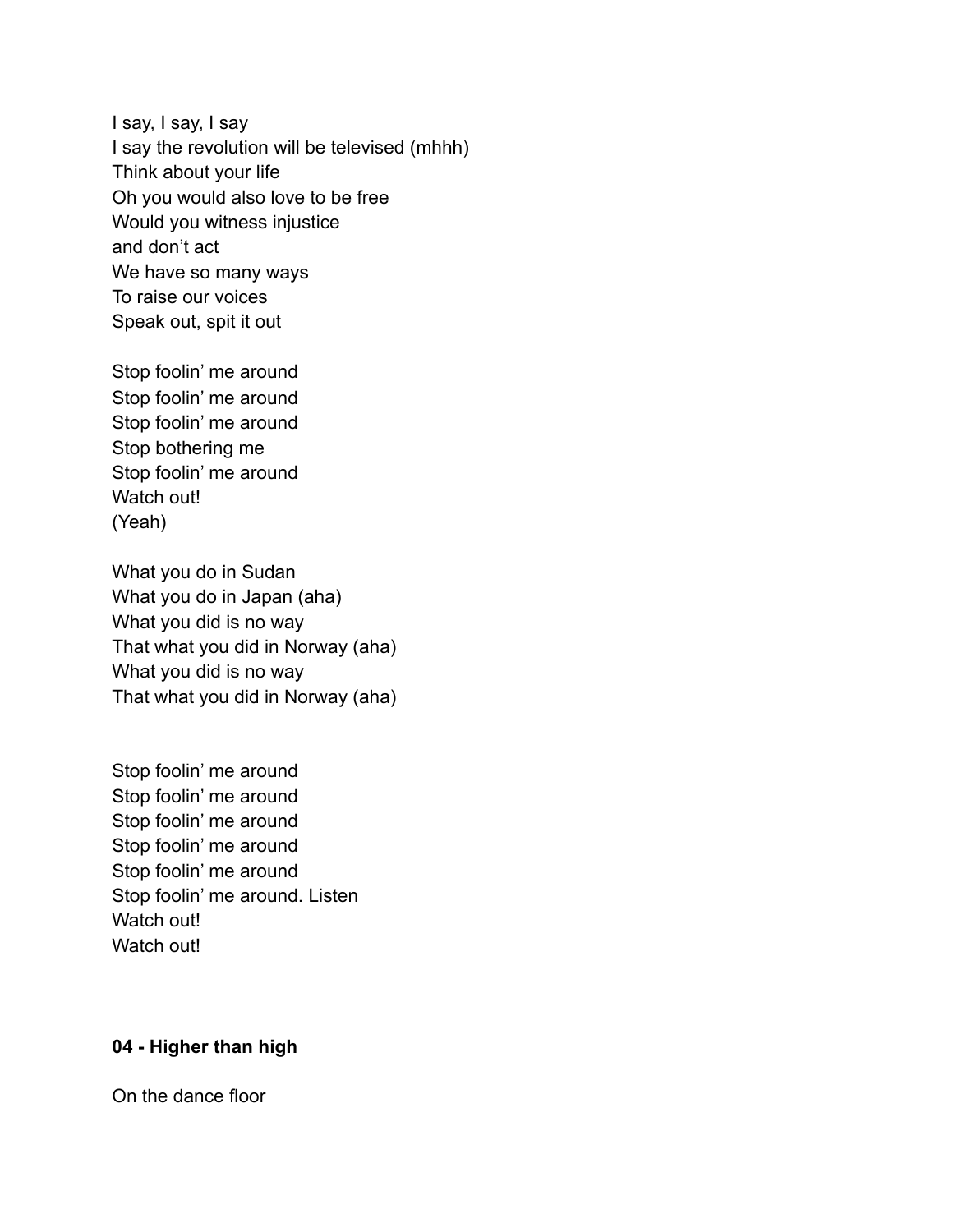You meet those marathon men Smelling like Coco Wearing Chanel

Don't be afraid of pop music It lifts you higher than high Don't be afraid of pop music It lifts you higher than high

They sell millions In two bars We have two bars For millions Couch potatoes On a revolution mode Drop the keys someone Is going to use it

Don't be afraid of pop music It lifts you higher than high Don't be afraid of pop music It lifts you higher than high

On the dance floor You meet those marathon men Smelling like Coco Wearing Chanel

# **05 - Lazy in Love**

Are my legs Too short Is my skin Too black Will I be rich When I'm grown up There are so many things I didn't fulfil I've got admit that pressure really kills me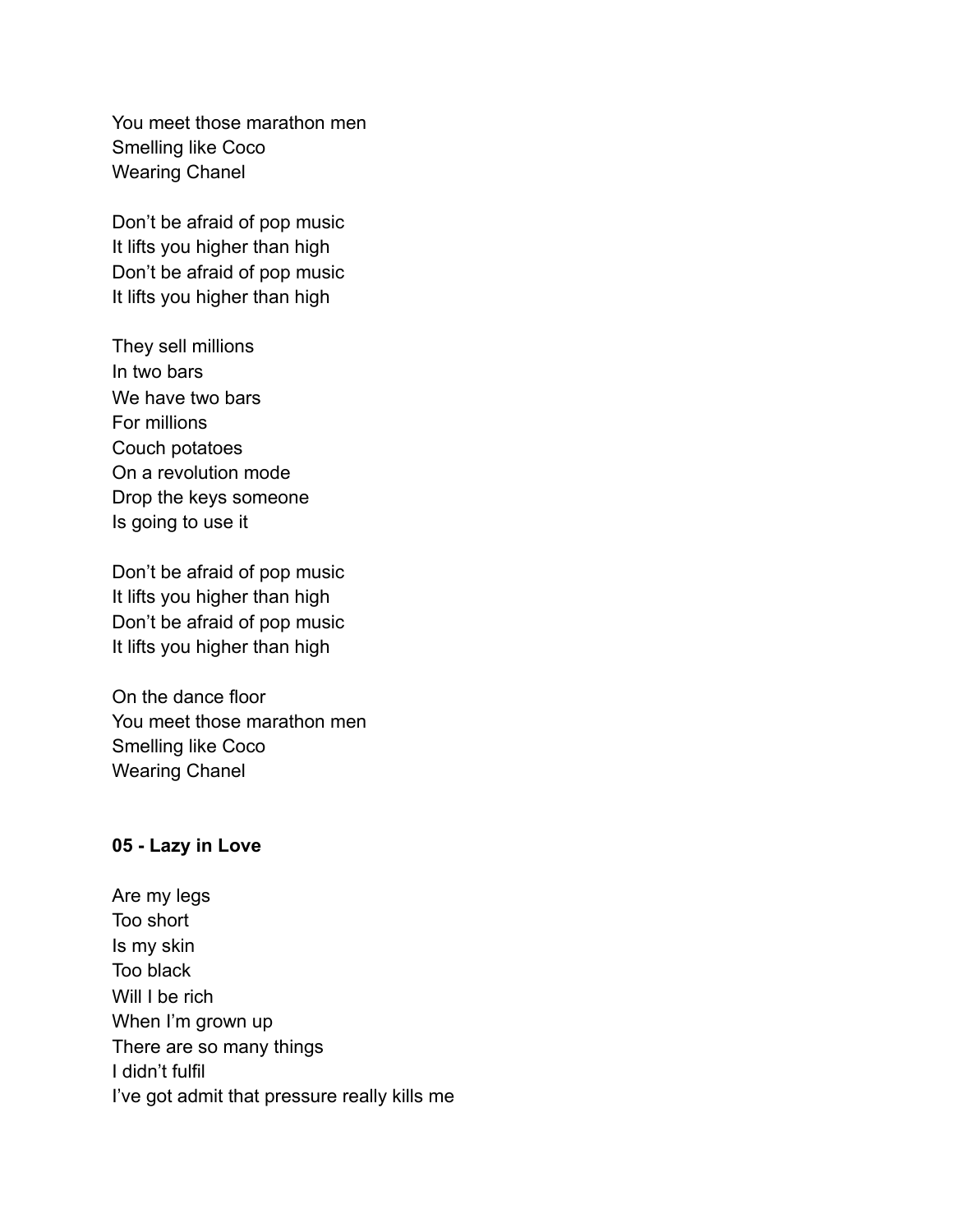Coz sometimes I don't know where I belong

I shouldn't keep on Comparing myself With anybody Or everybody else I got love from those who I love And I'm too tired to keep on complaining It's just a matter of time And everything will be fine

What kind of shoes? A VIP is wearing today Hits the headlines What else matters anyway? Who cares about what you think? Who cares about what you need? Who cares about Your belly is empty? You got admit that pressure really kills you. You better drop that heavy bag and run! It's just a matter of time And everything will be fine

# **06 - I need a break**

I need a break Beyond commercial breaks Coz life is going on

Oh, I feel so torn No one can mend those broken pieces You are standing close to the edge Burning sun, fallin beyond the sea You know You were a promise

I need a break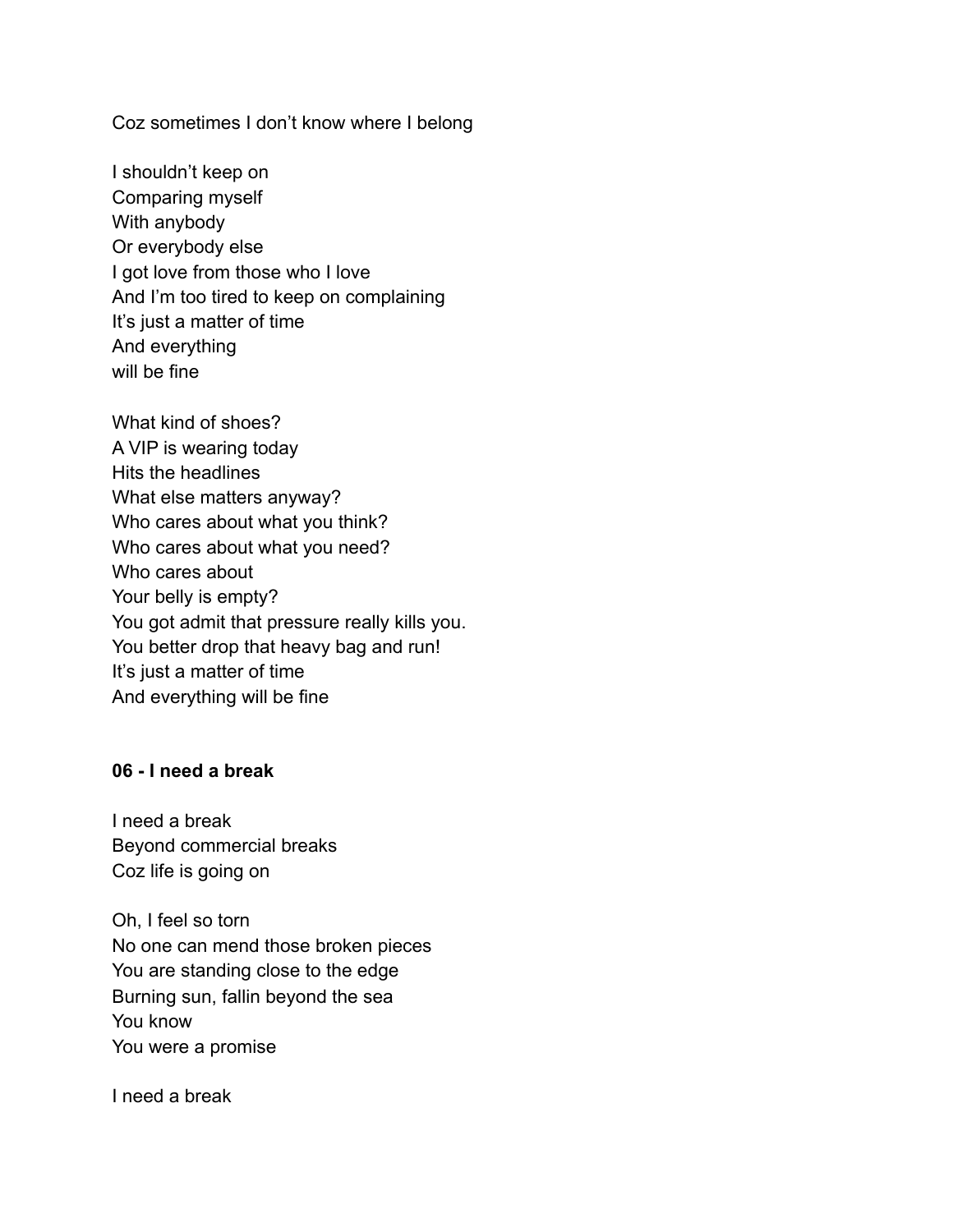Beyond commercial breaks Coz life is going on Coz life is going on

All the bees, birds, morality Died on your battlefields All what is left is a mess Instead of phoenix Smoke is rising Living on credit Guzzling we fade...

I need a break Beyond commercial breaks Coz life is going on Coz life is going on

Take a deep breath Show your heart is beating Stand for a bright Pass on a bright heritage bright heritage You run around run on a rampage run on a rampage like a fool

I need a break Beyond commercial breaks Coz life is going on Coz life is going on You run around run on a rampage run on a rampage

### **07 - Balance**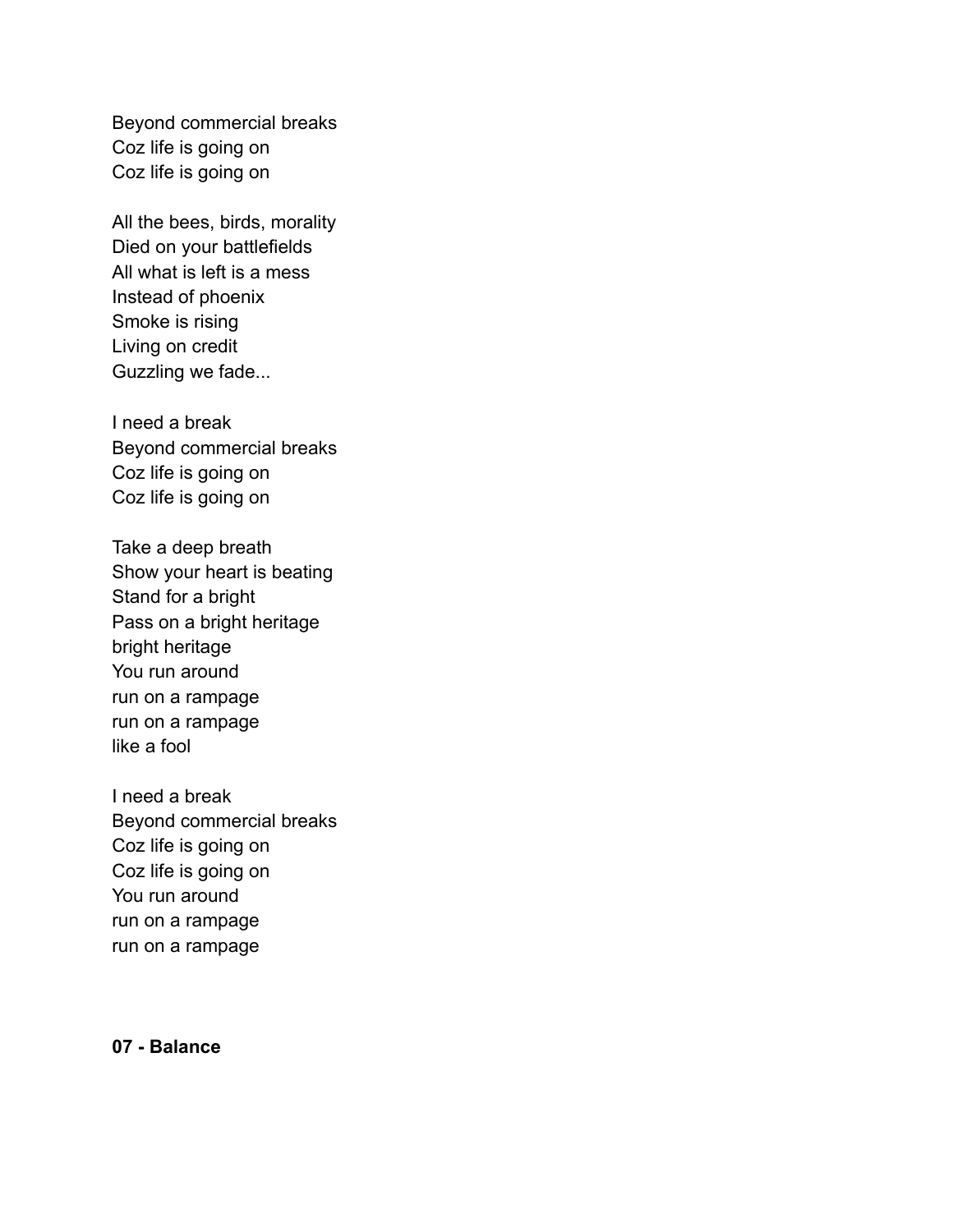The stage of life On which we are standing on Portraying ourselves Day by Day Defending our lives Carried away At the same time trying to Keep the balance Keep the balance

Stop torturing me For that love I gave to you All I gave to you is all I had My fist is on fire Ready to hurt you once more So don't you dare ask again what I am ready to fight for I just can feel how hatred is poisoning my veins I wish I never met you And I never will again I really thought our love is true But this love is quite sick I'm glad I can write this song To get rid of that pain

The stage of life On which we are standing on Producing ourselves Day by Day Defending our lives Carried away At the same time trying to Keep the balance Day by Day Keep the balance Keep the balance For the fools who guide the treasure The moon is so far away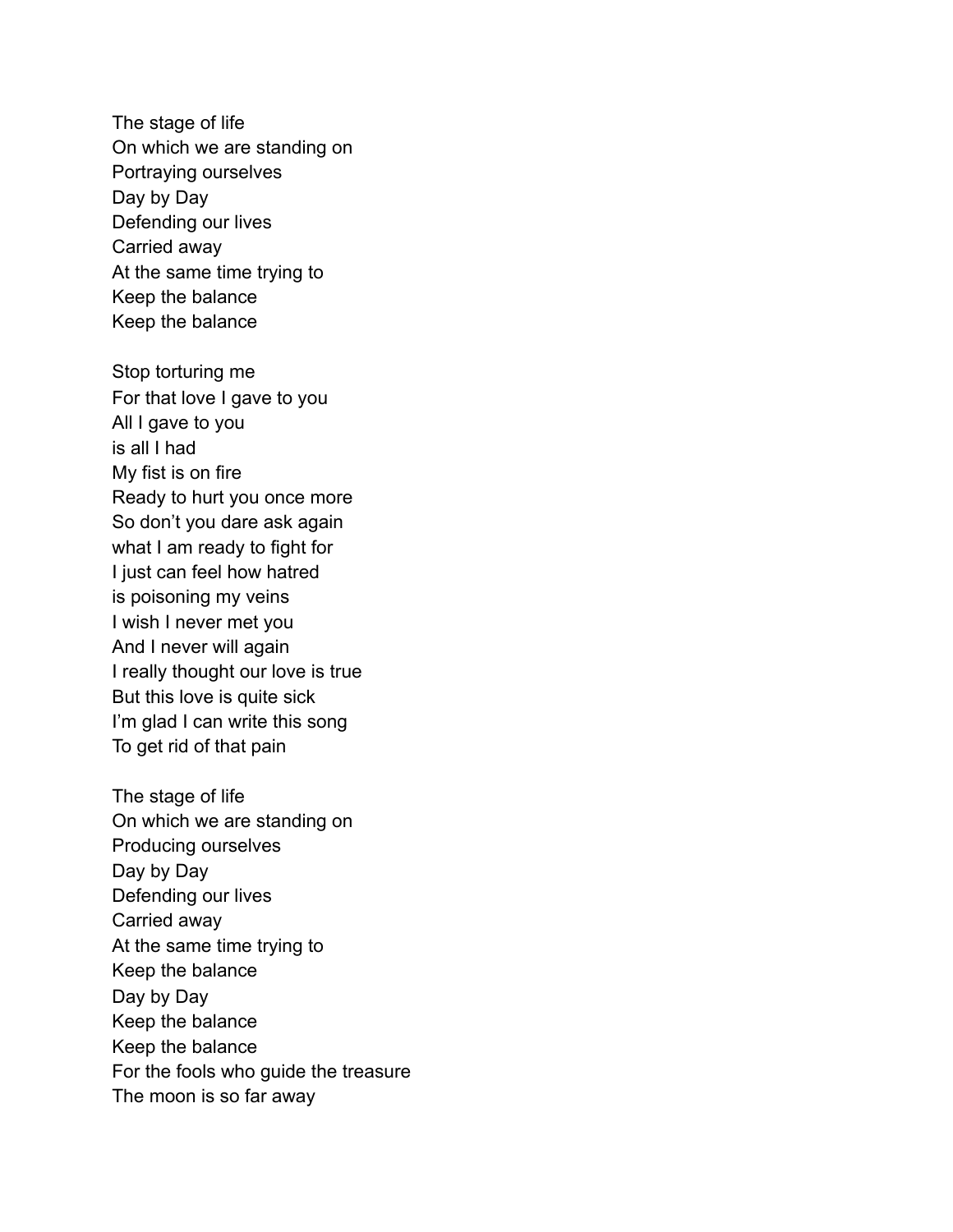# **08 - Zouk**

Ma bolingo Bolingo na ngai Ma bolingo Bolingo na ngai You are the light Oh a star Is shining through yours eyes You are my universe I'm spinning around Like a sad light Ma bolingo Bolingo na ngai Ma bolingo Bolingo na ngai

# **09 - Story of my life**

The story of my life They brought me to life They brought me to life They brought me to life The story of my life And called me ONEJIRU Brought me to Zürich Brought me to Rome The next thing they said to me Ami go home

The story of my life I come from Kenya Story of my life Graces to my grandma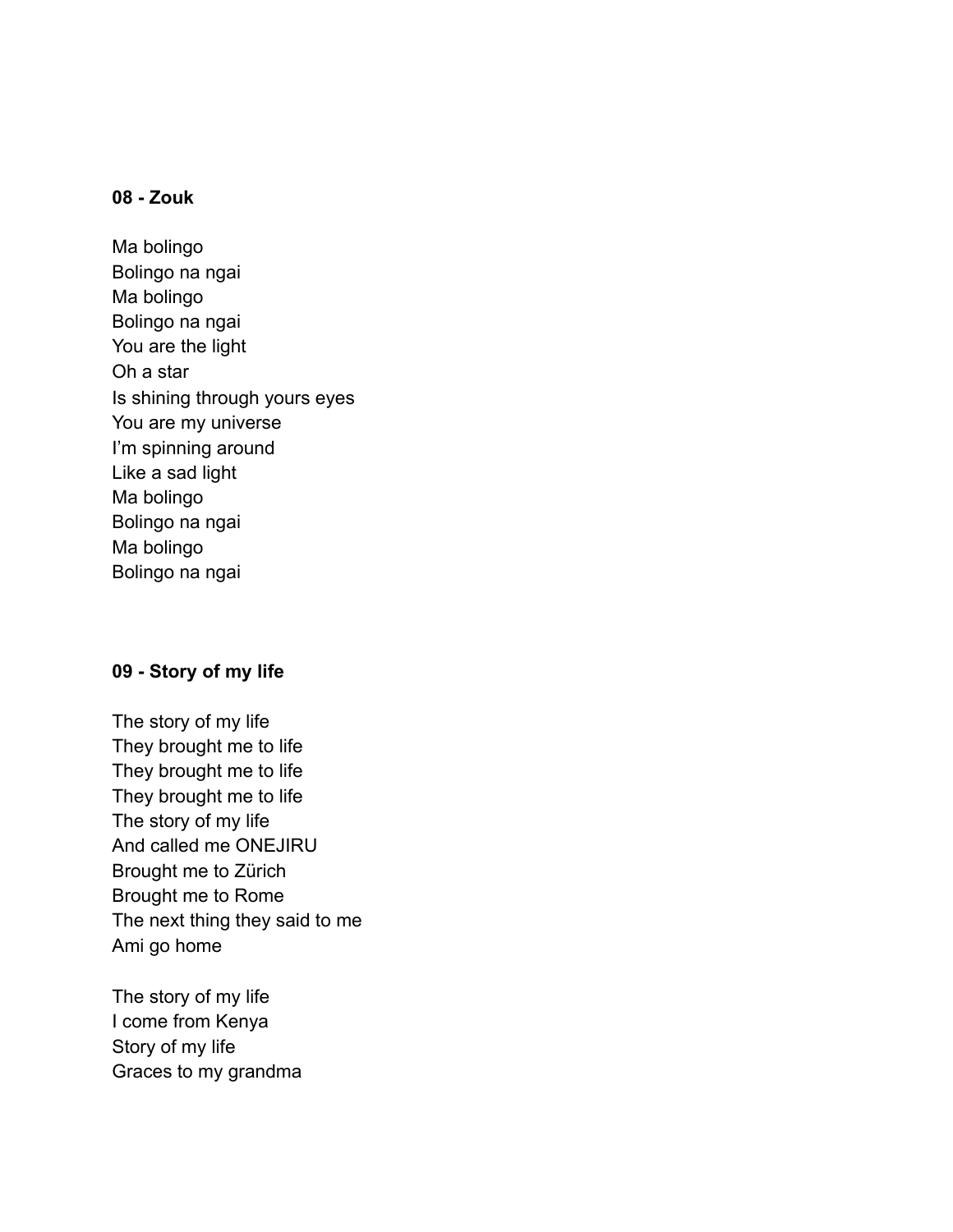Why don't you bring me to Oslo Bring me to New Orleans Bring me to Paris And Rabat Bring me to Oslo Bring me to Gaza Tel Aviv and Mombasa Tel Aviv and Mombasa Why don't you bring me to Oslo To New Orleans Maybe Paris Or Rabat Bring me to Gaza Tel Aviv I know Mombasa and Hamburg, too.

The story of my life You bring me to life The story of my life Call me ONEJIRU Bring me to Oslo Bring me to Gaza Tel Aviv and Mombasa Tel Aviv and Mombasa

### **10 - No place to hide**

Yes at least I know You once found me beautiful What you eat now for supper?

The door is now shut down Was long to open wide I pleased! Slashed! Down! I had no place to hide All I gave to you was genuine me You on my side Now I'm very close not far From losing my mind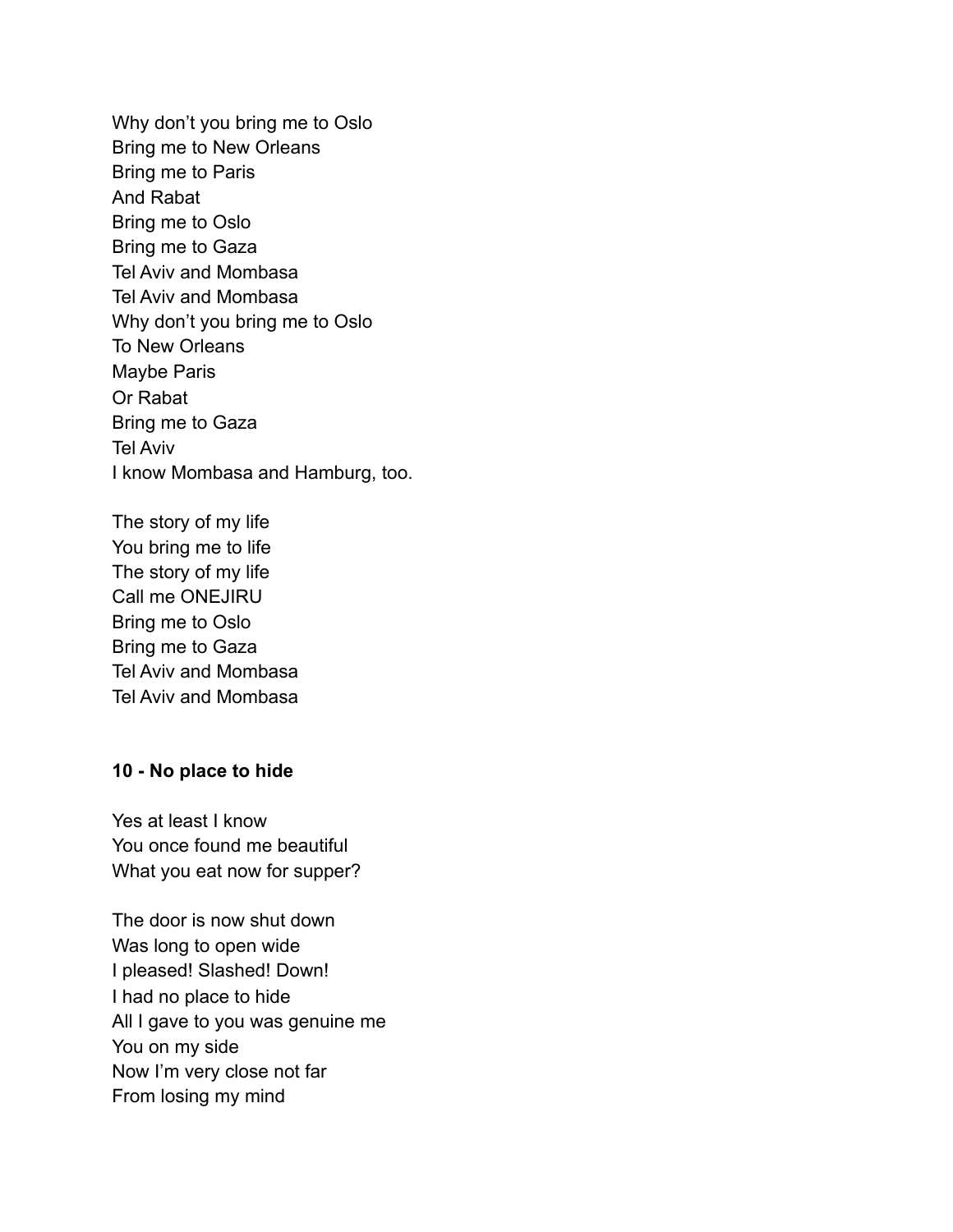I miss your eyes, your voices and your bad mood in the morning The dreams we shared, no cash and bags full of hope I'm sure we didn't match But I definitely gave a damn Now I'm very close not far From losing my mind Not far, far, far, far (uh yeye)

The door is now shut down Was long to open wide I pleased! Slashed! Down! I have no place to hide All I gave to you was genuine me You on my side Now I'm very close not far From losing my mind

# **11 - Shake some Action**

I will find a way To get to you someday Oh but I Baby I'm so afraid I fall Yeah Now can't you hear me call

Shake some action is what I need To let you bust out at full speed I'm sure it's you need To make it alright To make it alright

It's taken me so long To get where I belong Oh but I Please don't send me back that way Yeah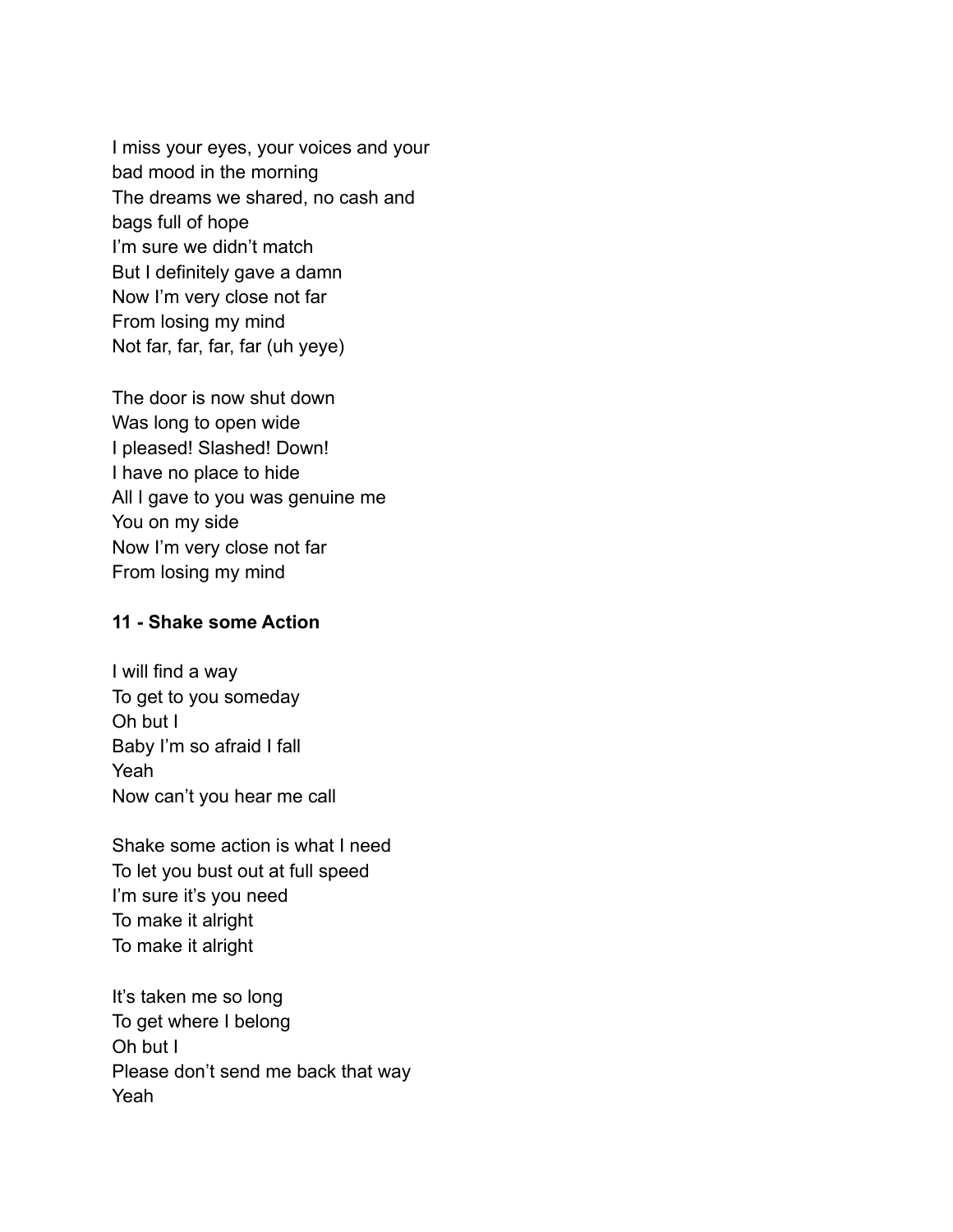For I will make you pay

Shake some action is what I need To let you bust out at full speed I'm sure it's you need To make it alright To make it alright

If you don't dig what I say Than I will go away And I won't come back this way again No Coz I don't need a friend

Shake some action is what I need To let you bust out at full speed I'm sure it's you need To make it alright To make it alright

# **12 - Raindrops**

Raindrops on her fingertips She is writing a message for good A short moment of silence Her heart's pondering louder than thoughts A short moment of silence Her heart's pondering louder than words Raindrops on her fingers tips She is writing a message for good A short moment of silence Her heart's pondering louder than thoughts Teardrops on her fingertips She's writing her message for good A short moment of silence Her heart's pondering louder